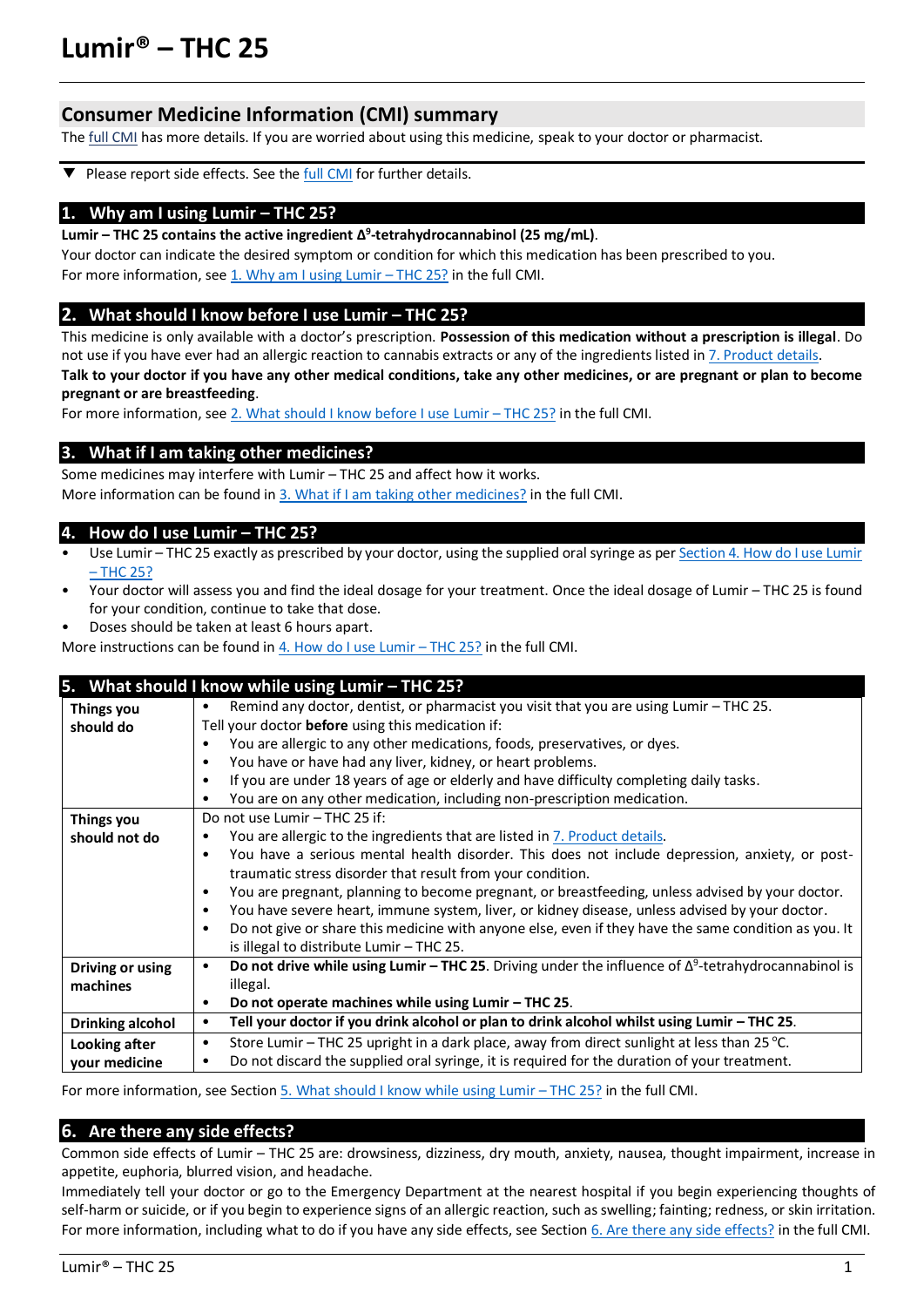

<span id="page-1-0"></span>This medicine is subject to additional monitoring. This will allow quick identification of new safety information. You can help by reporting any side effects you may get. You can report side effects to your doctor, or directly at [www.tga.gov.au/reporting-problems.](http://www.tga.gov.au/reporting-problems)

# <span id="page-1-1"></span>**Lumir® – THC 25**

Active ingredient(s): 25 mg/mL Δ<sup>9</sup>-Tetrahydrocannabinol

# **Consumer Medicine Information (CMI)**

This leaflet answers some common questions about Lumir – THC 25. It does not contain all available information. **It does not take the place of talking to your doctor or pharmacist.**

The information in this leaflet was last updated on the date listed at the end of this CMI. More recent information may be available. Ensure that you speak to your pharmacist or doctor to obtain the most up to-date information about the medicine.

All medicines have risks and benefits. Your doctor has weighed the risks of you using Lumir – THC 25 against the benefits they expect it will have for you.

If you have any concerns about taking this medicine, ask your doctor or pharmacist.

**Keep this leaflet with your medicine. You may need to read it again.**

## **Where to find information in this leaflet:**

- 1. [Why am I using Lumir](#page-1-3)  THC 25[?](#page-1-3)
- 2. [What should I know before I use Lumir](#page-1-2)  THC 25[?](#page-1-2)
- 3. [What if I am taking other medicines?](#page-2-0)
- 4. [How do I use Lumir](#page-2-1)  THC 25[?](#page-2-1)
- 5. [What should I know while using Lumir](#page-3-0)  THC 25[?](#page-3-0)
- 6. [Are there any side effects?](#page-3-1)
- 7. [Product details](#page-4-0)

## <span id="page-1-3"></span>**1. Why am I using Lumir – THC 25?**

#### **Lumir – THC 25 contains the active ingredient Δ 9 tetrahydrocannabinol**.

Lumir – THC 25 is not approved for treatment of any specific conditions or symptoms. Your doctor can indicate the desired symptom or condition for which this medication has been prescribed to you.

Medicinal cannabis could be beneficial for use when suffering from debilitating conditions, including, but not limited to, chronic pain, cancer pain, chemotherapyinduced nausea and vomiting, refractory paediatric epilepsy, spasticity from neurological conditions, and anorexia or wasting associated with chronic illness.

The Therapeutic Goods Association (TGA) has provided [patient information \(PI\) for medicinal cannabis](https://www.tga.gov.au/community-qa/medicinal-cannabis-products-patient-information) concerning multiple sclerosis, chronic non-cancer pain, chemotherapyinduced nausea and vomiting in cancer (CINV), and palliative care. The TGA has also released guidance for the use of medicinal cannabis for treatment of [epilepsy in](https://www.tga.gov.au/publication/guidance-use-medicinal-cannabis-treatment-epilepsy-paediatric-and-young-adult-patients-australia)  [paediatric and young adult patients,](https://www.tga.gov.au/publication/guidance-use-medicinal-cannabis-treatment-epilepsy-paediatric-and-young-adult-patients-australia) [multiple sclerosis,](https://www.tga.gov.au/publication/guidance-use-medicinal-cannabis-treatment-multiple-sclerosis-australia)  [nausea and vomiting,](https://www.tga.gov.au/publication/guidance-use-medicinal-cannabis-prevention-or-management-nausea-and-vomiting-australia) [chronic non-cancer pain,](https://www.tga.gov.au/publication/guidance-use-medicinal-cannabis-treatment-chronic-non-cancer-pain-australia) and [palliative care.](https://www.tga.gov.au/publication/guidance-use-medicinal-cannabis-treatment-palliative-care-patients-australia)

Lumir – THC 25 contains active ingredients called cannabinoids which have been extracted from cannabis plants. Your doctor may prescribe this medication for conditions or symptoms which have not been mentioned above.

## <span id="page-1-2"></span>**2. What should I know before I use Lumir – THC 25?**

#### **Warnings**

#### **Do not use Lumir – THC 25 if:**

- you are allergic to  $\Delta^9$ -tetrahydrocannabinol or any of the ingredients listed at the end of this leaflet.
- always check the ingredients to make sure you can use this medicine.
- you have a serious mental health disorder, such as psychosis. This does not include depression, anxiety, or post-traumatic stress disorder that result from your condition.
- you are pregnant or planning to become pregnant or breastfeeding, unless advised by your doctor.
- you have severe heart, immune system, liver, or kidney disease, unless advised by your doctor.

## **Check with your doctor if you:**

- have any other medical conditions such as a serious mental health disorder, this does not include depression, anxiety or post-traumatic stress disorder that result from your condition.
- you have severe heart, immune system, liver, or kidney disease, unless advised by your doctor.
- take any medicines for any other condition, including non-prescription medication.
- You are allergic to any other medications, foods, preservatives, or dyes.
- you have or have had any liver, kidney, or heart problems.
- you have previously abused any drug or substance, including alcohol.
- if you are under 18 years of age or elderly and have difficulty completing daily tasks.
- you need help with transportation or driving to a medical practice or pharmacy.
- you are pregnant or planning to become pregnant or breastfeeding, unless advised by your doctor.
- you are on any other medication, including nonprescription medication

During treatment, you may be at risk of developing certain side effects. It is important you understand these risks and how to monitor for them. See additional information under Section [6. Are there any side effects?](#page-3-1)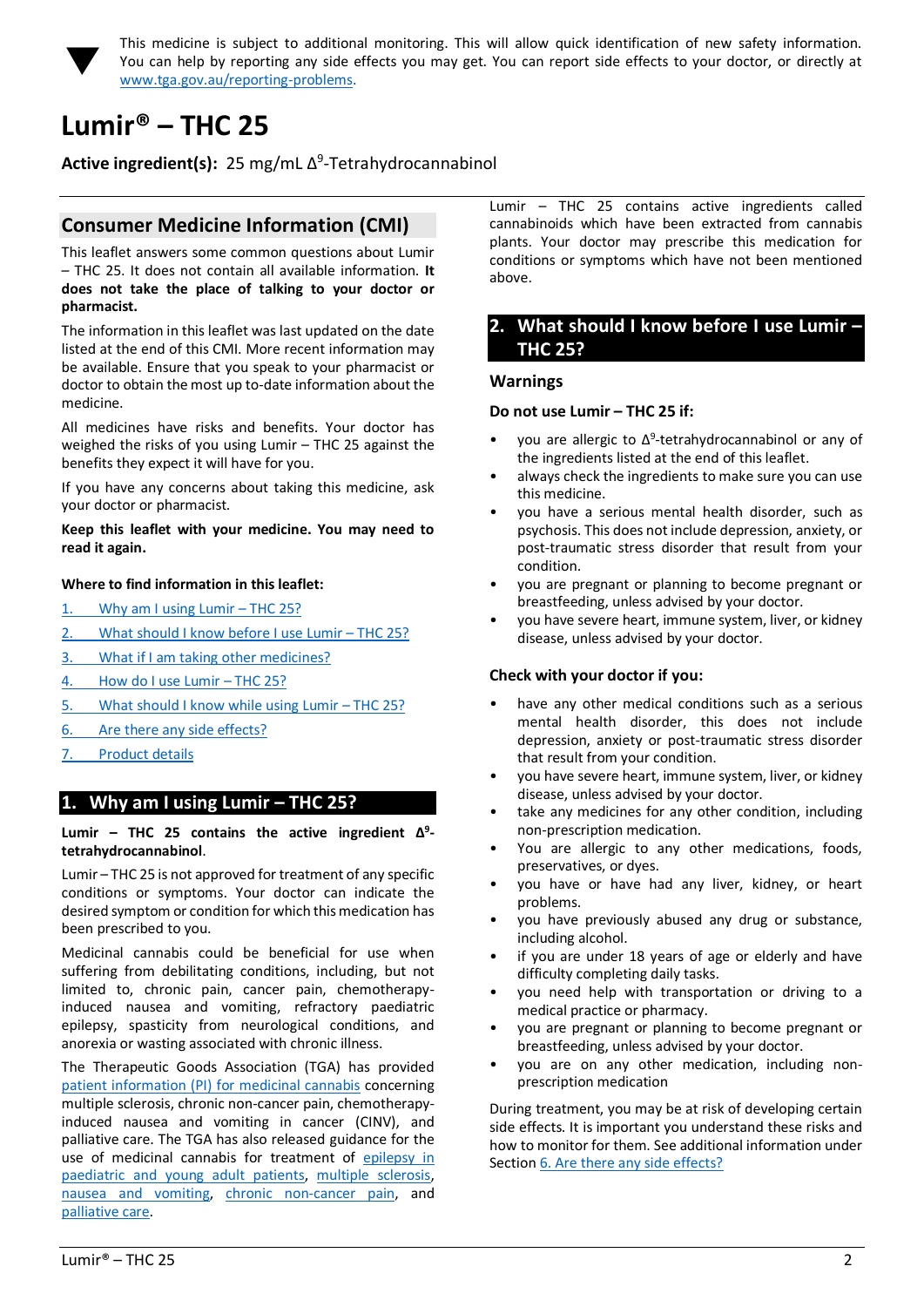## **Pregnancy and breastfeeding**

Check with your doctor if you are pregnant or intend to become pregnant.

Talk to your doctor if you are breastfeeding or intend to breastfeed.

# <span id="page-2-0"></span>**3. What if I am taking other medicines?**

Tell your doctor or pharmacist if you are taking any other medicines, including any medicines, vitamins, or supplements that you buy without a prescription from your pharmacy, supermarket, or health food shop.

**Some medicines may interfere with Lumir – THC 25 and affect how it works.**

**Check with your doctor or pharmacist if you are not sure about what medicines, vitamins or supplements you are taking and if these affect Lumir – THC 25.**

# <span id="page-2-1"></span>**4. How do I use Lumir – THC 25?**

## **How much to take / use?**

- **Use Lumir – THC 25 exactly as prescribed by your doctor.**
- To find the ideal dosage, it is highly recommended to begin at the lowest possible dose and increase slowly as ideal dosage may differ per individual. This is to allow a person to achieve the best relief, whilst minimizing side effects of the treatment. The following is a table which may be used as a guide daily dosage for the first two weeks of usage.

| Weeks 1-2         | 1st<br>Dose                                                                                                                                  | 2nd<br>Dose | 3rd<br>$Dose*$ | Dose/day<br>(mL)  |
|-------------------|----------------------------------------------------------------------------------------------------------------------------------------------|-------------|----------------|-------------------|
|                   |                                                                                                                                              |             |                |                   |
| Day 1-2           |                                                                                                                                              | $0.1$ mL    |                | $0.1$ mL          |
| Day 3-4           | $0.1$ mL                                                                                                                                     | $0.1$ mL    |                | $0.2$ mL          |
| Day 5-6           | $0.2$ mL                                                                                                                                     | $0.2$ mL    |                | $0.4$ ml          |
| Day 7-8           | $0.3$ mL                                                                                                                                     | $0.3$ mL    |                | $0.6$ mL          |
| Day 9-10          | $0.4$ mL                                                                                                                                     | $0.4$ mL    |                | $0.8$ mL          |
| Day 11-12         | $0.5$ mL                                                                                                                                     | $0.5$ mL    |                | 1.0 <sub>mL</sub> |
| Day 13-14         | $0.5$ mL                                                                                                                                     | $0.5$ mL    | $0.1$ mL       | $1.1$ mL          |
| Day 15<br>onwards | Continue increasing the dose until<br>therapeutic benefit is achieved or you<br>experience side effects in consultation<br>with your doctor. |             |                |                   |

\* Adding a 3rd dose should be determined in consultation with your doctor, as needed

# **When to take / use Lumir – THC 25**

• Once the ideal dosage of Lumir – THC 25 is found for your condition, continue to take that dose. Doses should be taken at least 6 hours apart.

# **How to take Lumir – THC 25 with the oral syringe**

- 1. Remove the cap from the bottle.
- 2. Insert the small end of the rubber stopper (packaged with the oral syringe) into the open mouth of the bottle. All 3 rings of the rubber stopper should be inside in the neck of the bottle.
- 3. Insert the syringe into the small hole in the stopper.
- 4. With the syringe inserted, turn the bottle upside down and extract the required amount of cannabis oil into the syringe.
- 5. Return the bottle to an upright position and remove the syringe from the stopper.
- 6. Insert the syringe into your mouth and press the plunger until the entire contents are released from the syringe into your mouth to swallow.

# **If you forget to use Lumir – THC 25**

Lumir – THC 25 should be used regularly at the same time each day. If you miss your dose at the usual time, you should take it as soon as you remember, provided that your doses can still be taken 6 hours apart.

**If you are within 6 hours of your next dose, skip the dose you missed and take your next dose when you are meant to.**

**Do not take a double dose to make up for the dose you missed.**

# **If you use too much Lumir – THC 25**

If you think that you have used too much Lumir – THC 25, you may need urgent medical attention.

You may experience:

- Hallucinations (auditory, smell, or visual).
- Noticeable change in heart rate.
- Feeling of confusion, drowsiness, of dizziness.

# **You should immediately:**

- phone the Poisons Information Centre (**by calling 13 11 26**), or
- contact your doctor, or
- go to the Emergency Department at your nearest hospital.

**You should do this even if there are no signs of discomfort or poisoning.**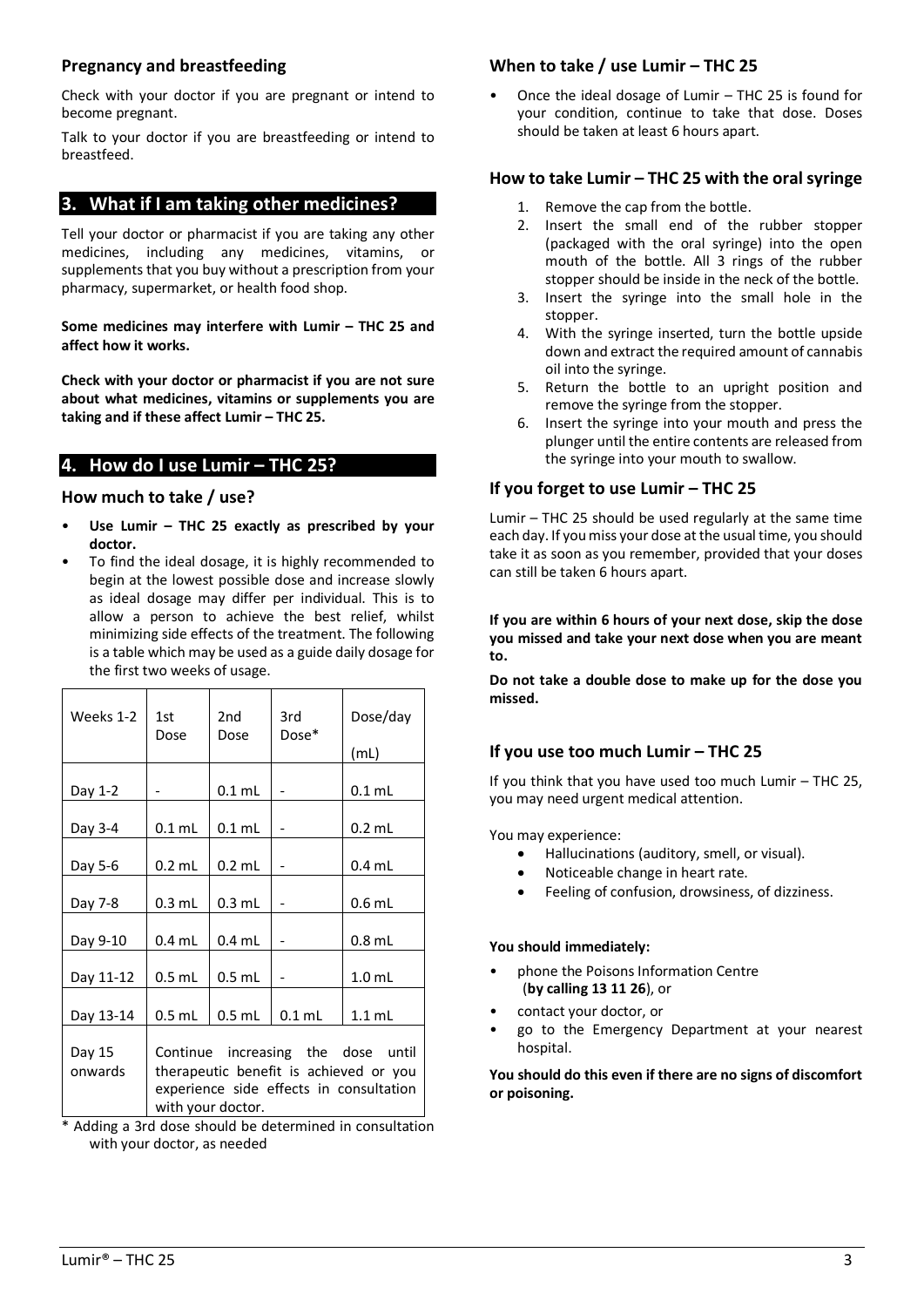# <span id="page-3-0"></span>**5. What should I know while using Lumir – THC 25?**

## **Things you should do**

Talk to your doctor if your condition worsens or does not improve.

#### **Call your doctor straight away if you:**

Feel unwell or experience any side effects while using Lumir – THC 25.

Remind any doctor, dentist, or pharmacist you visit that you are using Lumir – THC 25.

## **Things to be mindful of**

This medicine is only available with a doctor's prescription. **Possession of this medication without a prescription is illegal and may lead to prosecution, fines, or both.**

#### **Using Lumir – THC 25 with food and drink**

• You may take Lumir – THC 25 with or without food. Better absorption of the active ingredients may be attained when taken with high-fat foods such as avocado or peanut butter.

#### **Travelling overseas with Lumir – THC 25**

• As Lumir – THC 25 is a controlled substance, the legality of its use and transport may differ between countries. As such, you should contact the Embassy or Consulate of the country or countries that you intend to visit for information on whether you may take your Lumir – THC 25.

## **Driving or using machines**

**Do not drive while using Lumir – THC 25.** Driving under the influence of Δ<sup>9</sup>-tetrahydrocannabinol is illegal and may result in prosecution, fines, or both. Cannabis may be detected in saliva hours after taking it.

**Do not operate machines while using Lumir – THC 25.** Lumir – THC 25 may make you feel dizzy or drowsy, which may affect your ability to perform tasks.

If you are unsure of any information or have any questions, ask your doctor or pharmacist.

# **Drinking alcohol**

**Tell your doctor if you drink alcohol.** Use of alcohol and cannabis together may result in increased side effects such as impairment of your thoughts or your sense of balance.

## **Looking after your medicine**

- Store Lumir THC 25 upright in a dark place, away from direct sunlight at less than  $25^{\circ}$ C.
- The syringe must be cleaned regularly with soap and water.

Follow the instructions in the carton on how to take care of your medicine properly.

Store it in a cool dry place away from moisture, heat, or sunlight; for example, do not store it:

in the bathroom or near a sink, or

in the car or on windowsills.

#### **Keep it where young children cannot reach it.**

## **Getting rid of any unwanted medicine**

If you no longer need to use this medicine or it is out of date, take it to any pharmacy for safe disposal.

Do not use this medicine after the expiry date.

# <span id="page-3-1"></span>**6. Are there any side effects?**

All medicines can have side effects. If you do experience any side effects, most of them are minor and temporary. However, some side effects may need medical attention.

See the information below and, if you need to, ask your doctor or pharmacist if you have any further questions about side effects.

## **Less serious side effects**

| Less serious side effects | What to do       |
|---------------------------|------------------|
| Drowsiness                | Speak to your    |
| <b>Dizziness</b>          | doctor if you    |
| Dry Mouth                 | have any         |
| Anxiety                   | οf               |
| Nausea                    | these            |
| Thought Impairment        | less             |
| Increase in appetite      | side             |
| Euphoria                  | serious          |
| <b>Blurred Vision</b>     | effects and they |
| Headache                  | worry you.       |

## **Serious side effects**

| Serious side effects           | What to do                     |
|--------------------------------|--------------------------------|
| Low blood pressure             | Call your doctor               |
| Paranoia                       | straight away                  |
| Depression                     | or go straight to              |
| Failure of muscle coordination | the Emergency                  |
| Increased heart rate           | Department at                  |
| Diarrhoea                      | nearest<br>vour                |
| Severe nausea or vomiting      | hospital if you                |
|                                | notice any<br>. of             |
|                                | these serious<br>side effects. |

**Tell your doctor or pharmacist if you notice anything else that may be making you feel unwell.**

Other side effects not listed here may occur in some people.

## **Reporting side effects**

After you have received medical advice for any side effects you experience, you can report side effects to the Therapeutic Goods Administration online at [www.tga.gov.au/reporting-problems.](http://www.tga.gov.au/reporting-problems) By reporting side effects, you can help provide more information on the safety of this medicine.

**Always make sure you speak to your doctor or pharmacist before you decide to stop taking any of your medicines.**